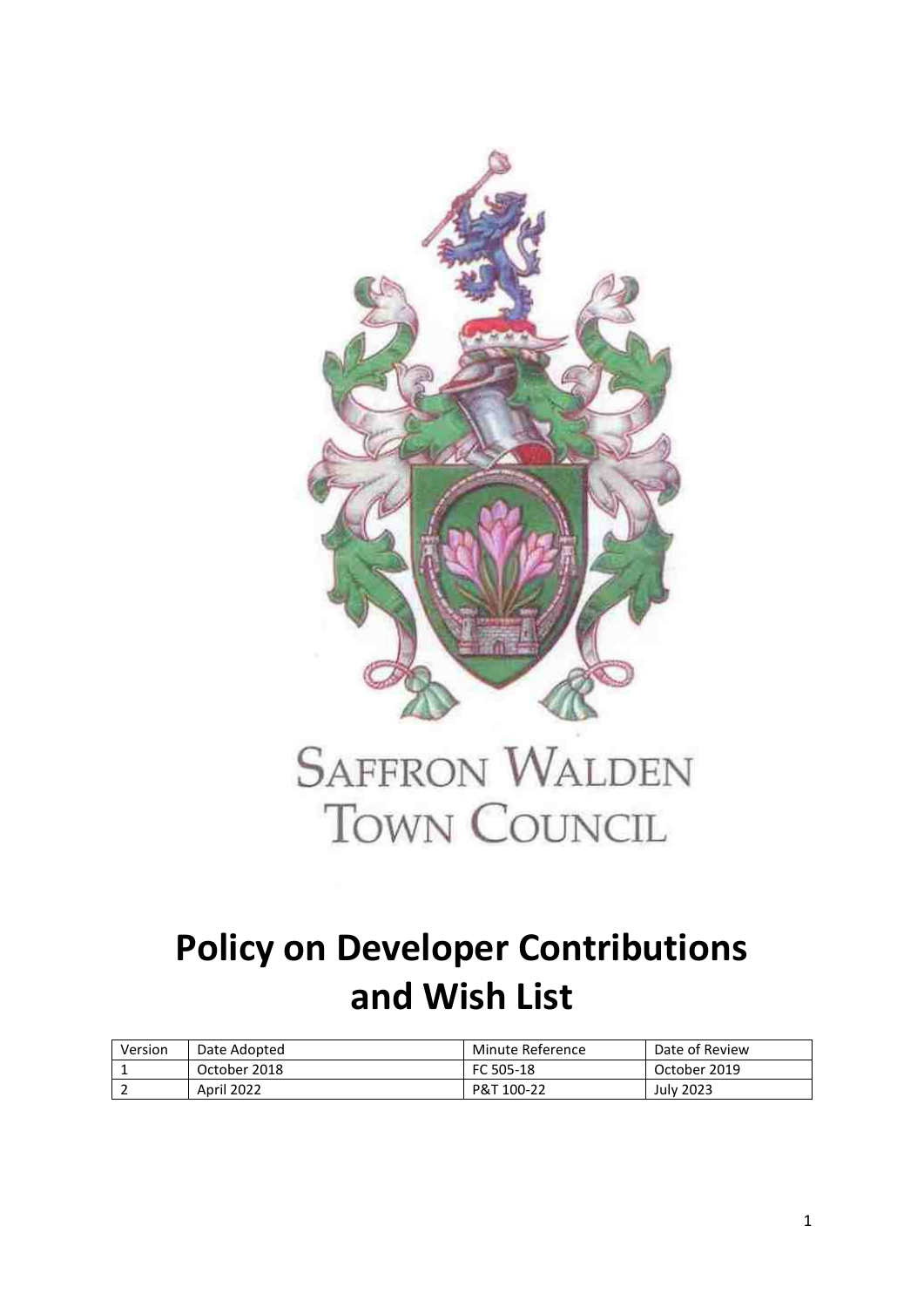Uttlesford District council does not operate a Community Infrastructure Levy and therefore all developer contributions are in the form of Section 106 agreements.

Section 106 agreements are an ad-hoc series of negotiations where each development is assessed alone, and the final agreement of contributions is on a perdevelopment basis.

S106 contributions are payments made from developers/property owners with the aim to mitigate the impact of a development. Contributions can be monetary payments for specific projects for public open space, community facilities, highway works and more. Alternatively, provision of land or facilities may be considered in lieu of a monetary payment.

The Uttlesford Open Space, Sport Facility and Playing Pitch Strategy (2012) and Playing Pitch Strategy (2012) para 6.23(f) provides a formula (these need to be carefully reviewed before adoption because circumstances and costs have changed since 2012). A revised calculation is yet to have been published by Uttlesford District Council.

| <b>Type of property</b>   | <b>Cost per dwelling</b> |
|---------------------------|--------------------------|
| One bedroom               | £1,549.50                |
| Two bedrooms              | £3,085.92                |
| Three bedrooms            | £4,628.88                |
| Four bedrooms             | £6,171.83                |
| 5+ bedrooms               | £7,747.25                |
| <b>Multiple Occupancy</b> | £71,917.55               |

Nevertheless, as a framework the 2012 Strategy provides an indication of cost per dwelling as follows:

This should be considered as a minimum and not to include LEAPS and/or LAPS within the development.

The 2012 Strategy in theory allows for community centre provision as well as other facilities, however the estimated land cost and build prices is very low and not realistic in Saffron Walden.

Therefore, contributions towards a community centre are sought in addition, to be levied on open market housing only and not on affordable housing. They are as follows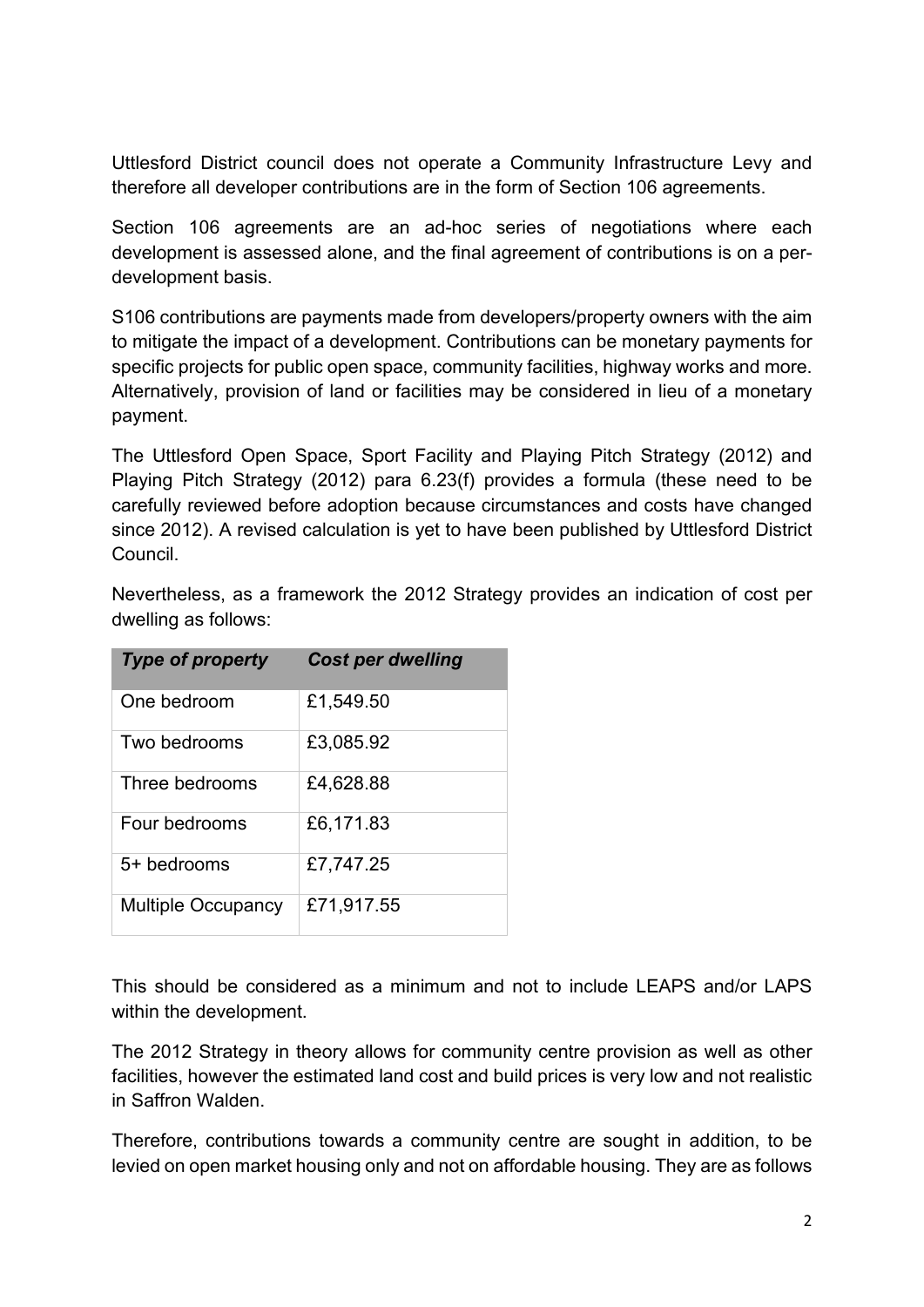| <b>Type of property</b> | <b>Cost per dwelling</b> |
|-------------------------|--------------------------|
| One bedroom             | £1,502                   |
| Two bedrooms            | £3,048                   |
| Three bedrooms          | £4,572                   |
| Four bedrooms           | £6,096                   |
| 5+ bedrooms             | £7,620                   |

All funds should be held and ringfenced to be spent on the appropriate infrastructure, whether this includes land, buildings or associated professional fees.

This policy is a rational approach to developer infrastructure contributions adequately mitigating the impact of development. Where appropriate, provision of land or facilities may be considered in lieu of contributions.

The attached SWTC S106 wish list should be adhered to where possible and will be shared with UDC officers to relay to developers.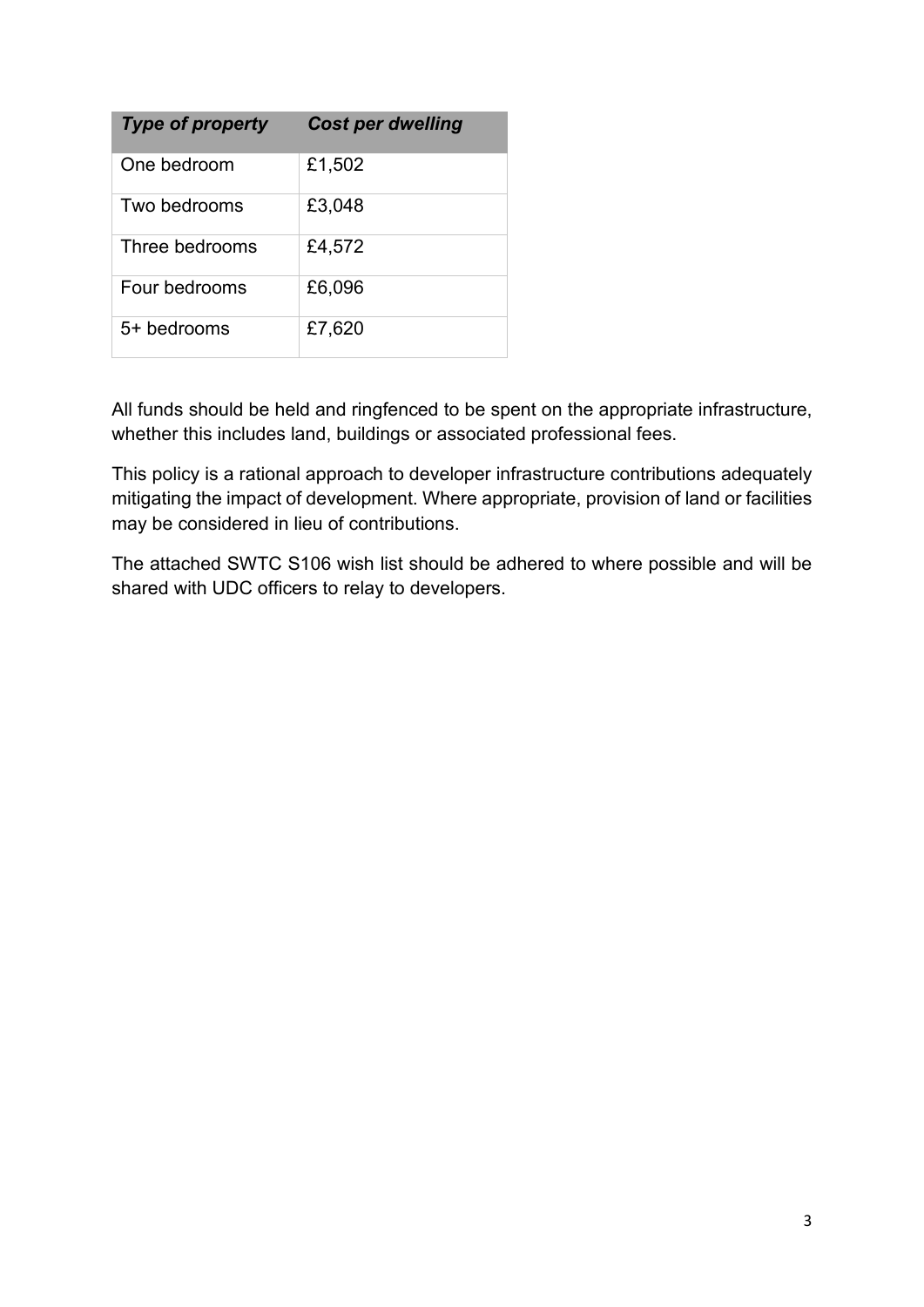

# **SAFFRON WALDEN TOWN COUNCIL**

## **SWTC Developer Contribution (S106) Wishlist of Contributions**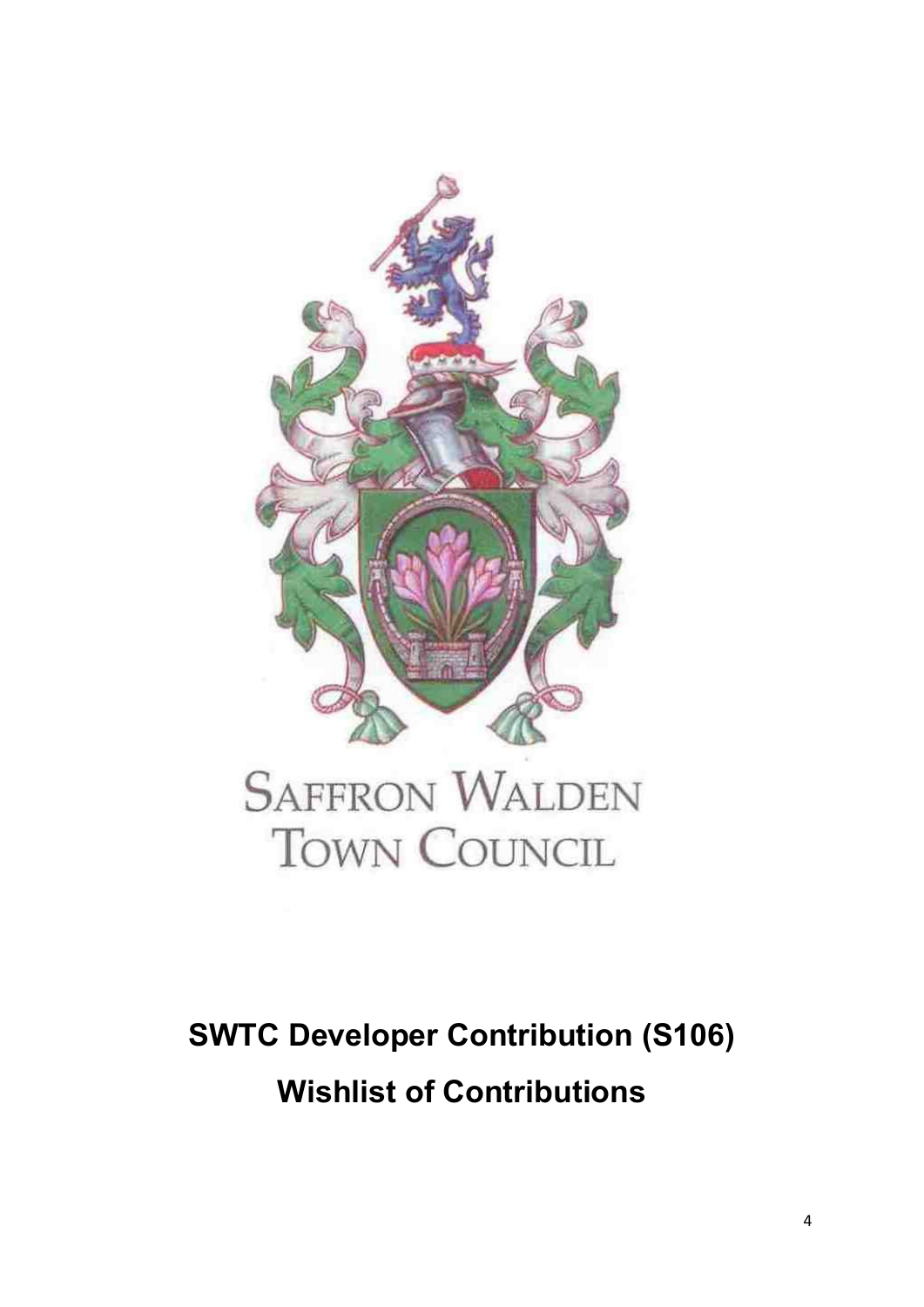### Contents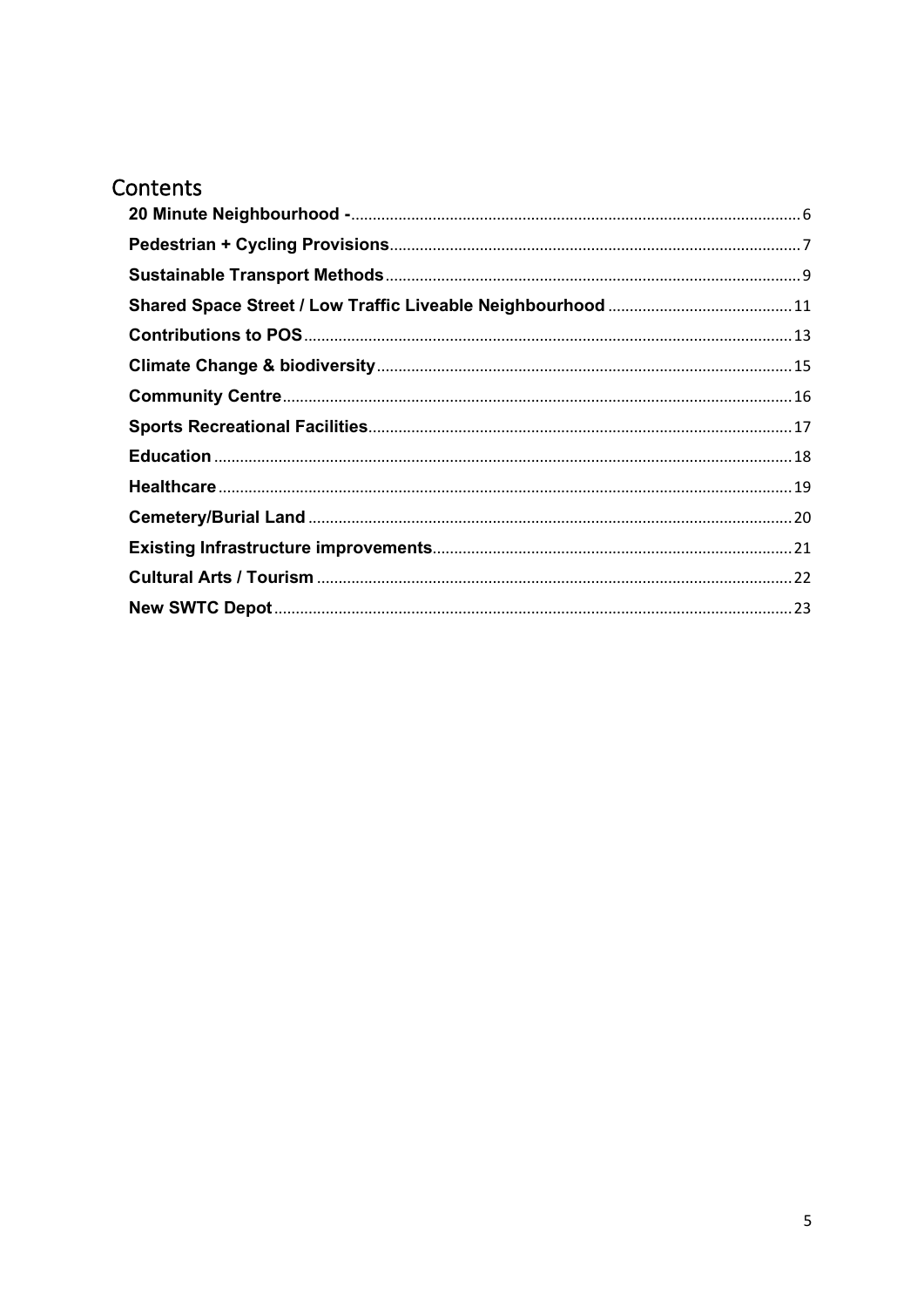#### <span id="page-5-0"></span>**20 Minute Neighbourhood -**

#### **Details**

Having a 20-minute neighbourhood is the idea of all amenities being available and accessible locally and connecting the neighbourhood. Where people can meet their needs with a short walk or cycle. This idea promotes sustainable transport, boost the local economy and improve people's health and wellbeing.

Therefore, residents should have schools, shops, community centres available and close to their homes.

More detail can be found [here](https://www.tcpa.org.uk/the-20-minute-neighbourhood) via the Town and Country Planning Association, which details "*Interest in the idea (*of a 20 minute neighbourhood) *has grown as the COVID-19 pandemic lockdowns put a spotlight on the importance of the liveability of neighbourhoods, with people spending more time locally"*

#### **Evidence**

Castle Ward is the most deprived ward, residents do not have a shop and therefore need to drive to get to any amenities which can be relatively short distances.

East of SW needs more public transport infrastructure where residents cannot walk to amenities. I.e., Shuttle bus provisions. This is detailed in the SWNP paragraph 10.1.2 "*traffic congestion in Saffron Walden is of great concern, particularly in relation to transport in the east of the town".*

Developments are not connected very well and mean that residents need to walk right around a development as there are no links between the two or more.

This is particularly demonstrated at the Tudor Park development as residents need to walk via Elizabeth Way to reach Tesco, whereas they should be able to 'cut through' toward Small Bridge Road (behind Cornell Court). A bridge should therefore be installed between the two developments so residents could walk toward services more easily, i.e., shops and schools.

This issue would be exacerbated further with the proposed development to the East of the town.

Without suitable pedestrian links residents are far more likely to drive to local amenities and therefore pedestrian links should be encouraged as detailed in the NPPF Section 9, which focusses on promoting sustainable transport.

#### **Wish**

All future development must include some sort of amenity contribution – this being either provisions within the development or promoting sustainable transport methods.

Failure to meet this obligation should result int the development being reconsidered or refused as it would not be sustainable which is key fundamental of the NPPF. The Uttlesford Climate Change Crisis Strategy document [\(here\)](https://www.uttlesford.gov.uk/article/7103/Climate-change-strategy) also notes that "*new communities we create or those we improve need to support sustainable living that reduces the need for travel".*

#### **How to implement**

UDC must enforce a policy regarding street use and local amenities within the upcoming Local Plan and all applications should follow overarching national guidance/legislation and local planning policies.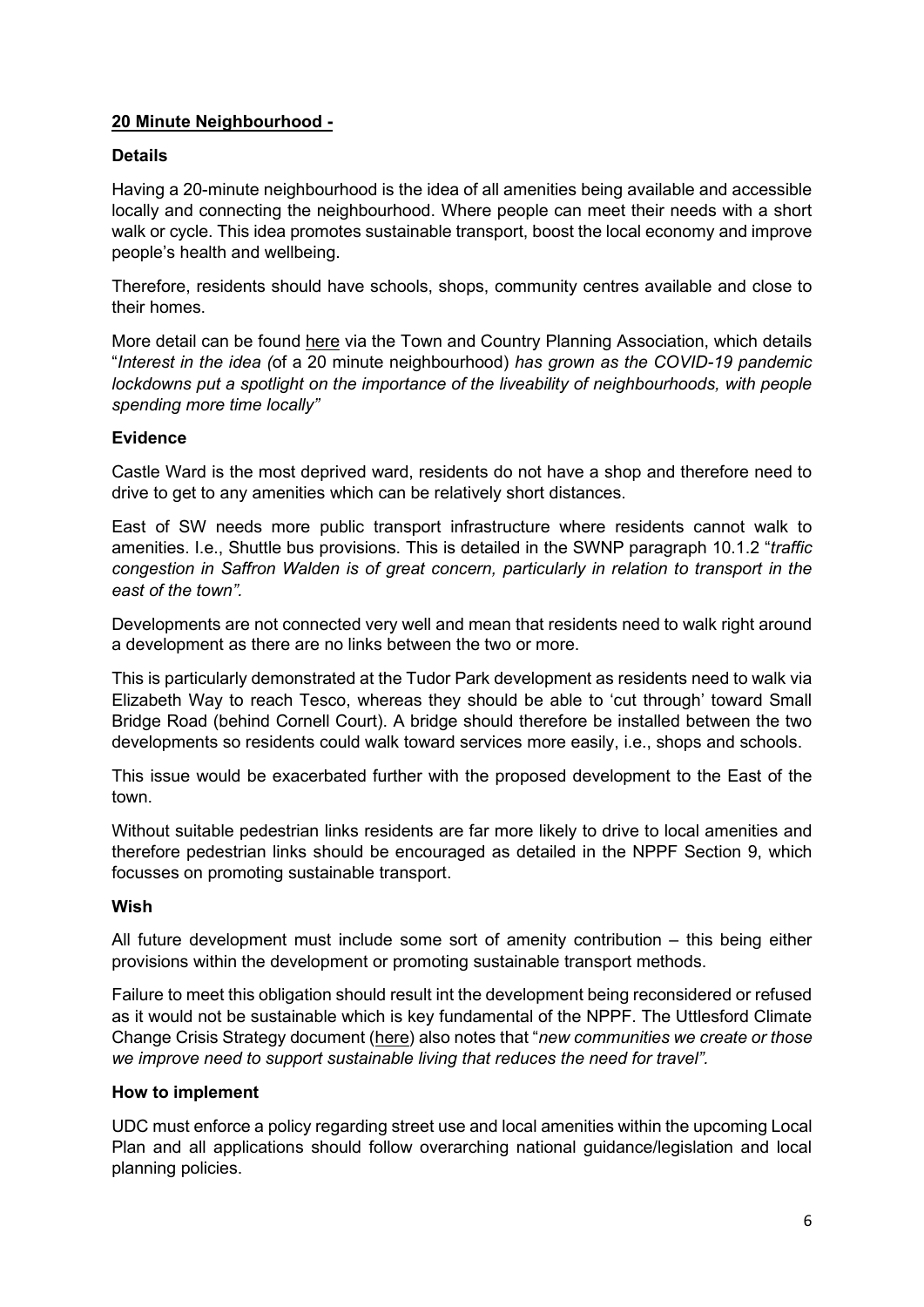#### <span id="page-6-0"></span>**Pedestrian + Cycling Provisions**

#### **Details**

Provisions should be in place to favour pedestrians/cyclists rather than motorists in and around the town centre to promote walking and/or cycling, this in turn should reduce private or short car journeys and as a result will reduce emissions.

To promote walking and cycling however people need to be encouraged and see that safe infrastructure provisions are in place which costs. Therefore, S106 contributions should include monetary contributions or projects to improve road safety which will encourage people to use sustainable transport methods.

#### **Evidence**

The [ECC 2021 Walking Strategy](https://www.essexhighways.org/uploads/road-strategies/walkingstrategy_october2021_final-web.pdf) document focusses on how walking and cycling needs to be promoted; objective 2 focusses on improving road safety for pedestrians and cyclists including infrastructure (i.e., pedestrian islands and zebra crossings) as well as reducing speed limits to reduce any impact during a vehicular collision.

Safer Essex Road Partnership acknowledges that "*Despite long-term progress in casualty reduction, there are still too many people suffering trauma, life changing injuries and loss of friends or family in road collisions"* within their [Vision Zero](https://saferessexroads.org/downloads/VisionZero_Summaryv2.pdf) they focus on making roads safer for all.

Section 9 of the NPPF also notes the importance of promoting sustainable transport and when assessing sites that may be allocated for development it should be ensured that "*safe and suitable access to the site can be achieved for all users"* (paragraph 110).

The Department for Transfer have also issued a Hierarchy of Road Users which is a concept that places those road users most at risk in the event of a collision at the top of the hierarchy, detailed [here.](https://www.gov.uk/government/news/the-highway-code-8-changes-you-need-to-know-from-29-january-2022) The 2022 Highway Code changes focus on the importance for pedestrians and cyclists as they are the most at risk and vehicles should give way to them.

#### **Wish**

Improved pedestrian and cycling infrastructure to encourage sustainable transport, these improvements would make roads safer, as detailed in the ECC Walking Strategy Objective 2.

The SWNP Appendix 3 also details a wish list of proposed infrastructure improvements within Saffron Walden.

Additional traffic calming measures should also be installed where required, these being: Zebra Crossings, pedestrian islands, lolipop person [/School Crossing Patrols,](https://www.essex.gov.uk/school-crossing-patrols) particularly on school and commuter routes to encourage people to walk rather than drive, thus reducing the amount of vehicular traffic.

Cycling infrastructure (lanes, contraflows, and bike racks) should also be implemented to encourage cycling to take place safely.

In 2021 SWTC Planning and Transport Committee submitted six Local Highway Panel Applications to Essex County Council requesting improvements to pedestrian crossings, these being pedestrian islands and zebra crossings. An additional application was submitted for cycling contraflows in Saffron Walden, detailed [here.](https://saffronwalden.gov.uk/documents/highways/)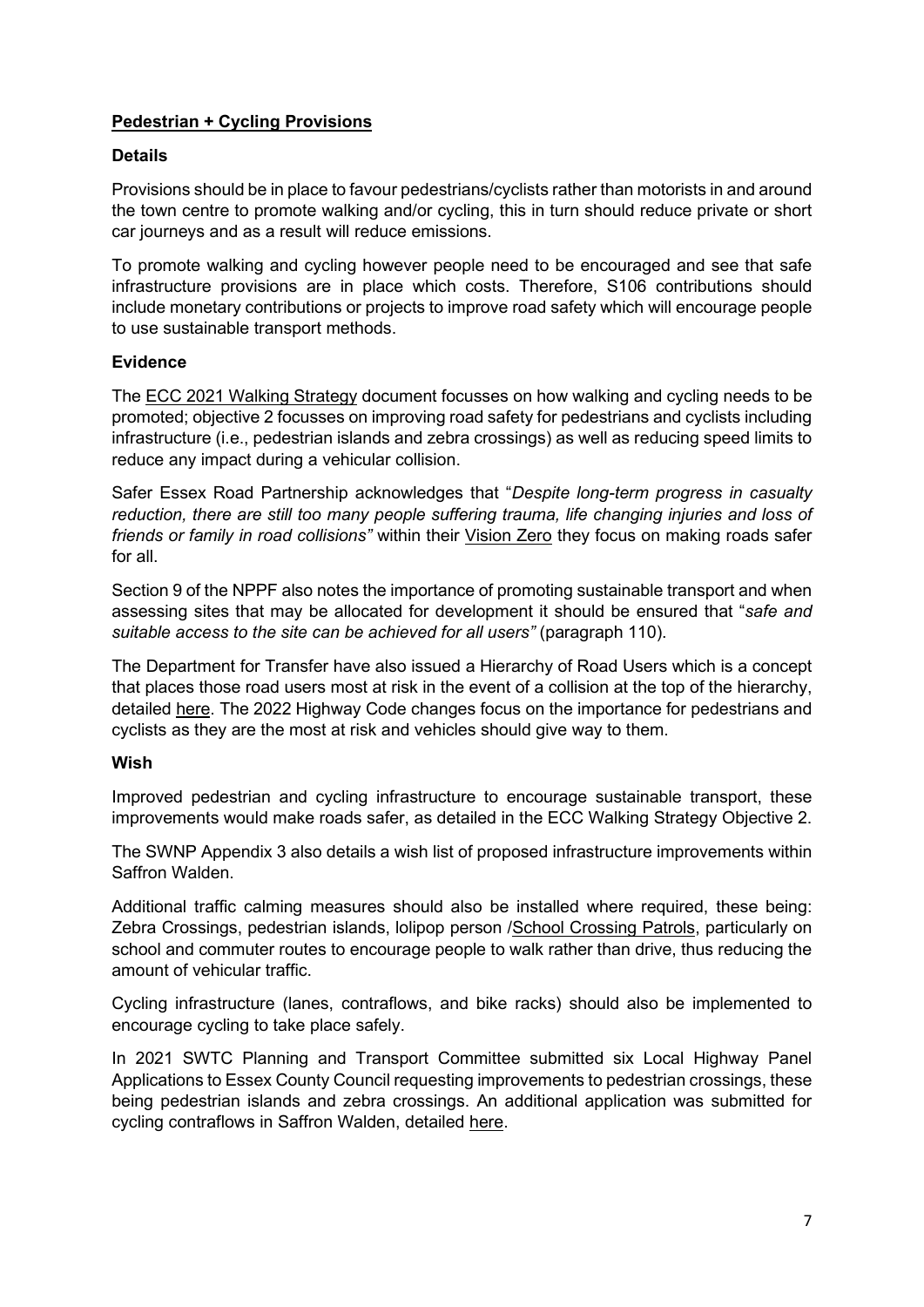In order to encourage cycling in Saffron Walden cycling lessons should run regularly via Safer [Essex Road Partnership](https://saferessexroads.org/road-users/cycling/) who help teach how to ride and improve confidence. Similarly bike racks also need to be installed along the proposed cycle routes.

#### **How to implement**

SWTC have already submitted LHP applications to ECC which will partially fund some of our requests, but additional funds are required via S106 contributions. UDC Must include this within their S106 discussions with officers.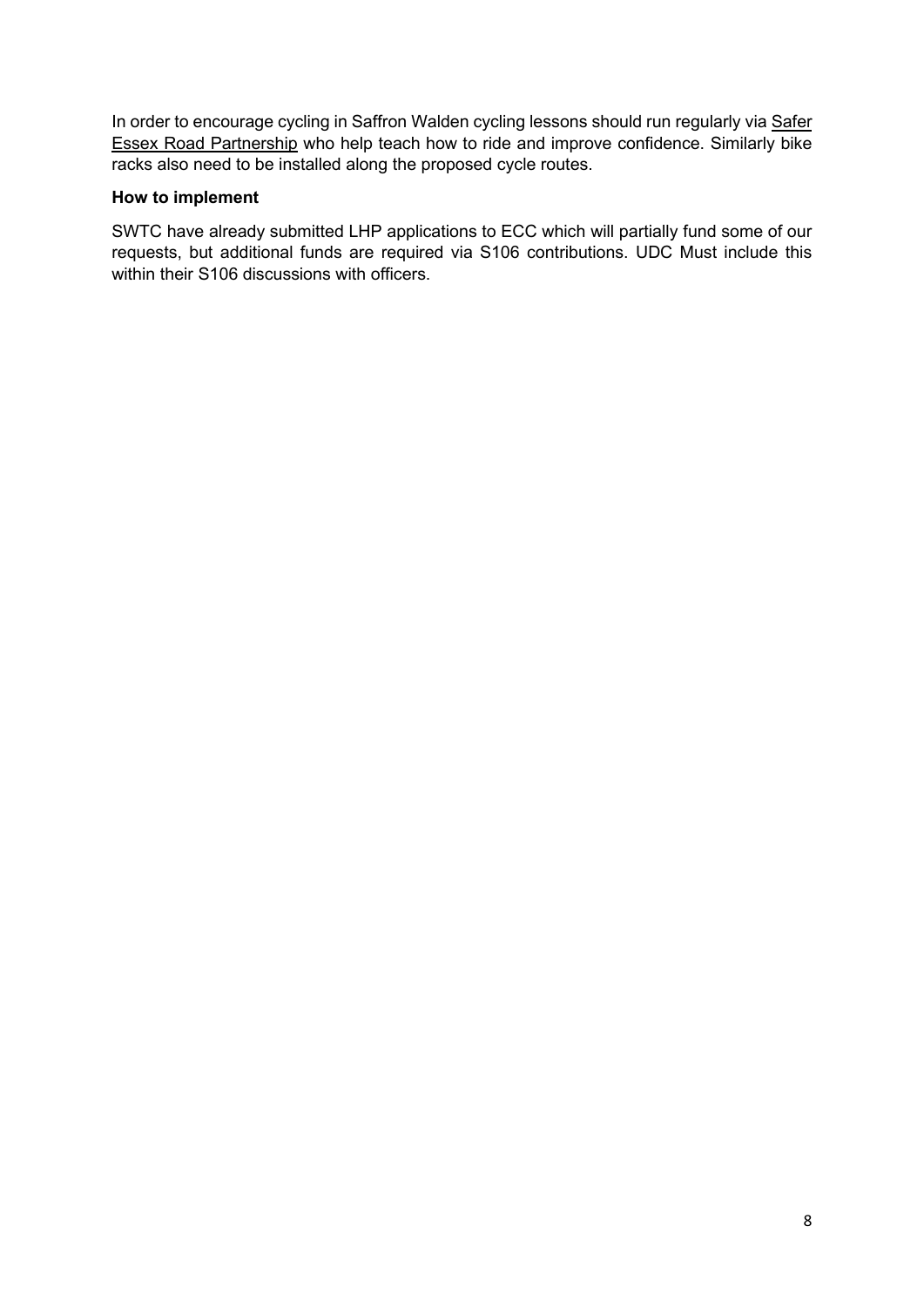#### <span id="page-8-0"></span>**Sustainable Transport Methods**

#### **Details**

The current transport links in and around Saffron Walden are poor and very limited therefore improvements are a must.

Most Saffron Walden residents are too far from Audley End Train Station to walk or choose not to cycle due to the busy roads with cars. Subsequently residents drive and park at the station or all the way into neighbouring areas like Stansted Airport, Cambridge and Bishops Stortford as there are no bus links to the train station which start early/finish late enough to get to/from work. This means more residents privately travel to work rather than use sustainable transport, which adds to emissions.

#### **Evidence**

Stephenson's bus service continues to be affected by driver shortages and Covid related illnesses, consequently services are being cancelled and reduced.

Various public bus consultations are being held by Greater Cambridge Partnership, Transport East and Essex County Councils services within Uttlesford. Each overlap into Saffron Walden and note the need for improved services.

Alongside this ECC have issued a [bus service improvement plan](https://www.essexhighways.org/bus-strategy) which notes "*Despite the Transport Act 1985, and attempts through subsequent legislation, there has been a long-term decline in bus service use across the UK, even prior to the COVID-19 pandemic."*

Saffron Walden residents have also raised concern for the lack of links within the town, this was brought up during the Market Square road closure consultation (details [here\)](https://saffronwalden.gov.uk/calender-event/assets-and-services-meeting-25-october-2021/) with 33% of open comments discussed traffic congestion and public transport links when asked about green initiatives.

Resident have long felt this way and the same was brought up during the SWNP research paragraph 10.3.2 details that "*A recurring theme during public consultations was complaints over the timetabling of the bus services in and around Saffron Walden. A lack of Sunday services and the way that buses to and from the railway station are closely timetabled, with long gaps in between".*

This evidence shows that there is a need for improvements in Saffron Walden which must also include the hamlet of Little Walden.

#### **Wish**

To reduce the number of private car journeys within the town centre and surrounding areas – particularly as several of them will be going to the same destination – i.e., schools, Audley End train station or the town centre.

Saffron Walden should have a low-cost shuttle bus provided along the commuter routes, which is all-encompassing from secondary school children at the East of the town and workers who get the train from Audley End, this service should be running early enough to encourage allowing commuters to get the bus to the train station rather than private travel modes.

Continuous support should be provided for the existing Uttlesford Community Transport bus who We provide services to the residents of Uttlesford who find it difficult to access normal public transport, the over 60's, the disabled and those who are rurally isolated. As a charity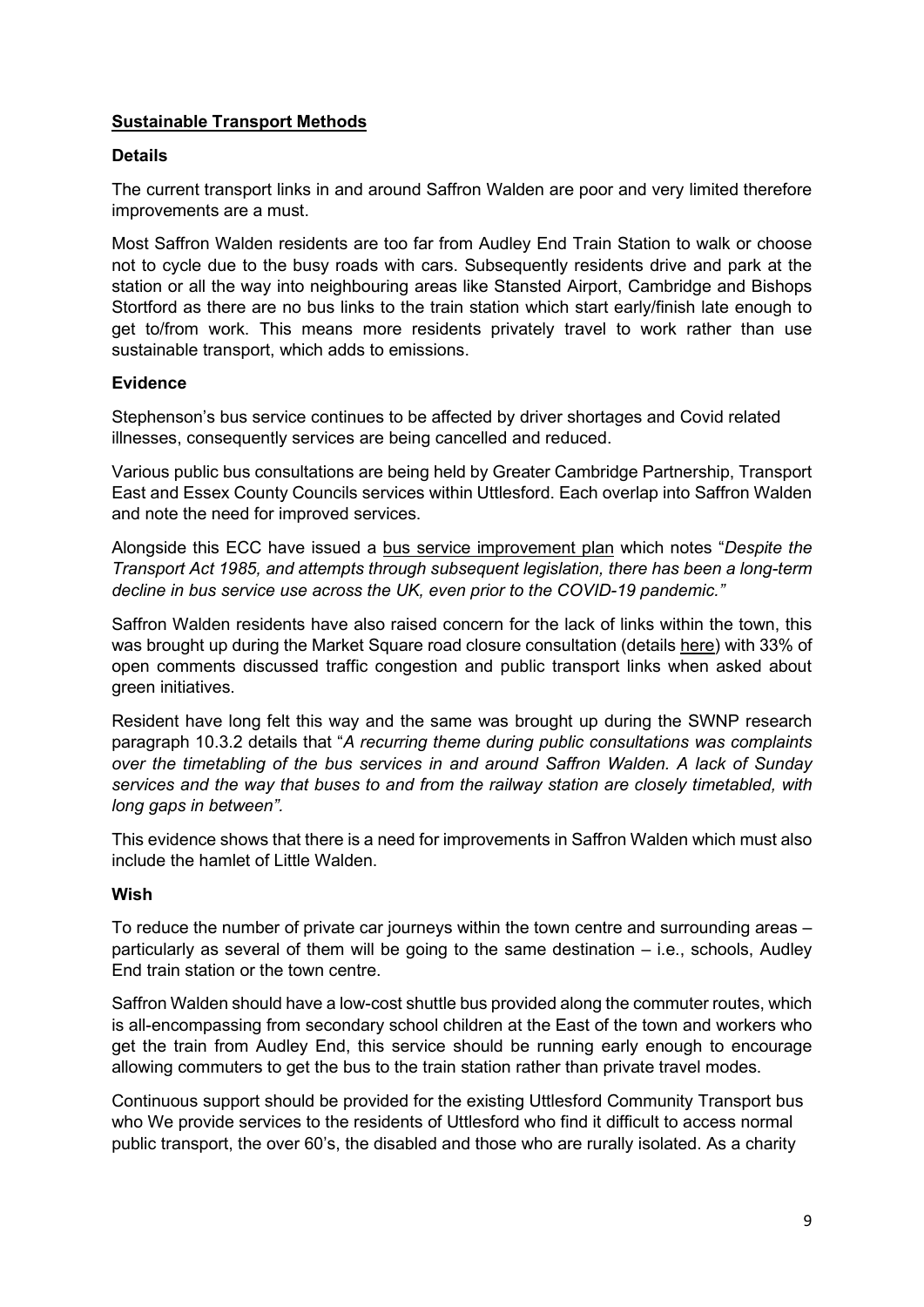they require funding and this must be considered during S106 conversations with developers.

A seasonal land train within the town centre would be beneficial to reduce the short private car journeys into the centre with drop off/pick up stops at: Swan Meadow car park, the Market Square, the Common, Fairycroft House, Uttlesford District Council Offices and Lime Avenue football pitches – this would encourage people to walk to their closest stop reliving the pressure of the use of The Common Car Park.

To further reduce the number of car journeys a car share scheme would be beneficial, particularly for working professionals who work locally and walk or those who use public transport to get to cities like Cambridge and London and only require a car at the weekends or evenings. A car share scheme would require a third party to buy vehicles and possibly rent car parking spaces – a suitable location could be Swan Meadow or even supermarkets like Tesco /Waitrose so residents could walk to the shops and then hire the car for an hour to drive home with their shopping.

#### **How to implement**

Monies are required to implement these wishes, particularly to fund the assets of for example an electric bus and to staff the services. S106 monies and grants are required to set this up which should be administer by UDC when conducting S106 discussions. These services would not only help residents but also visitors from neighbouring villages who could also make use of a land train and shuttle bus and park in one place to do all of their shopping rather than stop/starting their cars to each destination.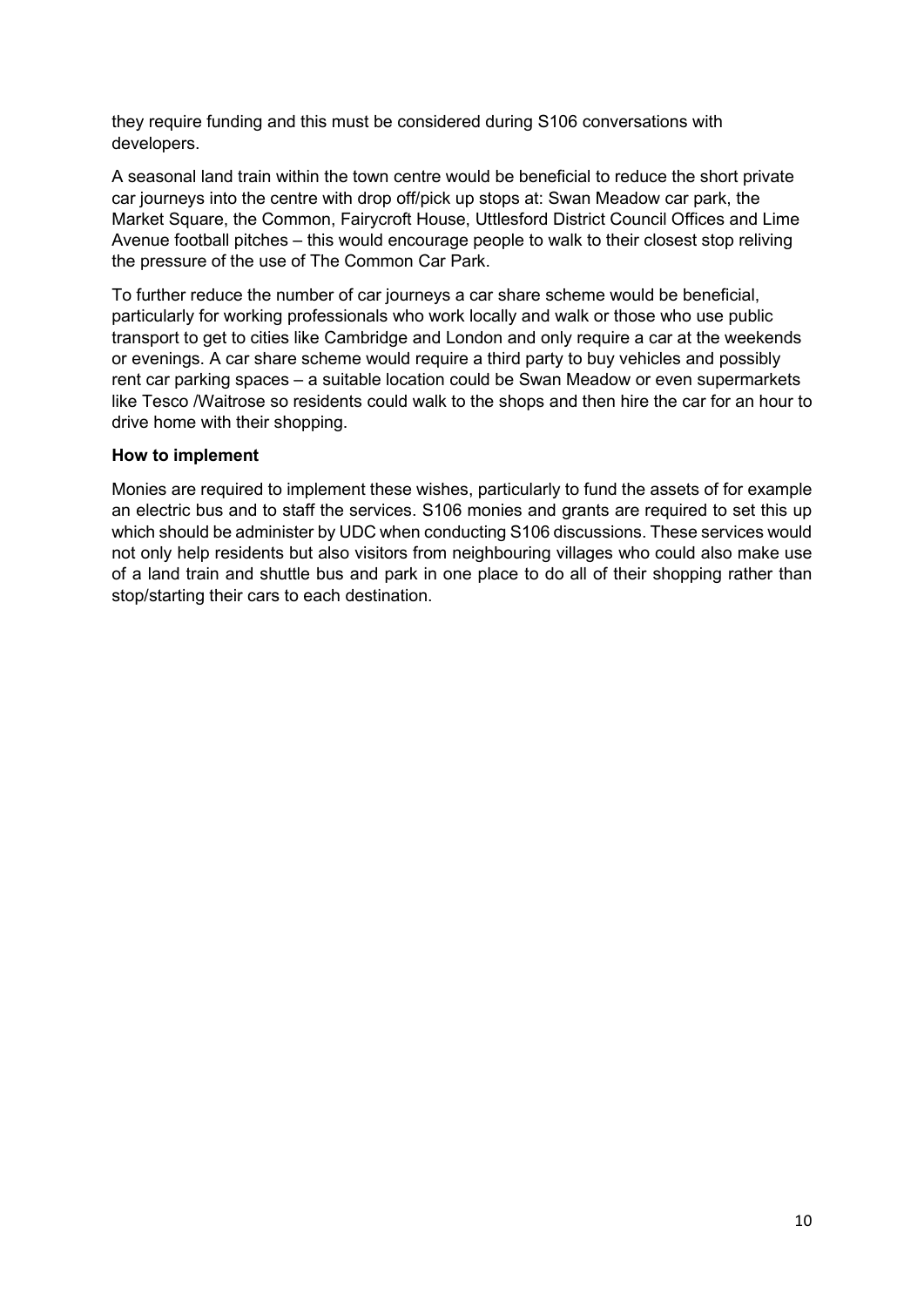#### <span id="page-10-0"></span>**Shared Space Street / Low Traffic Liveable Neighbourhood**

#### **Details**

Roads could have a reduced speed limit to combine the road use with local traffic, cycling and pedestrians. Eliminating the traditional segregation of motorists and pedestrians. Typically, the curb is removed so there is no street difference and minimal signage.

Pedestrians/cyclists can then enjoy walking more safely due to reduce motorists.

Additional sustainable public transport methods would reduce the amount of traffic promoting a low traffic neighbourhood as less private car journeys would be carried out.

#### **Evidence**

SWTC Town Centre Consultation phase one demonstrated that congested traffic was the most disliked thing of Saffron Walden followed by the opinion that the centre is bad for pedestrians.

The Cornell Court development along Radwinter Road demonstrates shared space streets where there is a reduced speed limit allowing pedestrians and cars to both share the road safely. This design could work in future developments.

#### **Wish**

To enhance Saffron Walden's town centre by reducing private traffic thus creating a healthier and safer neighbourhood.

New housing developments should contribute by providing safe infrastructure, for example cycle lanes, pedestrian crossings, and shared streets via S106's. Alternatively monetary contributions to a shuttle bus would be beneficial also. This would help promote walking being in a safe environment, as promoted within the Essex County Council 2021 Walking Strategy.

#### **How to implement**

UDC need Policies in place to prioritise pedestrians and cyclists rather than cars, this is in accordance with DfT Highway Code, similarly UDC need to adopt the ECC 2021 Walking Strategy.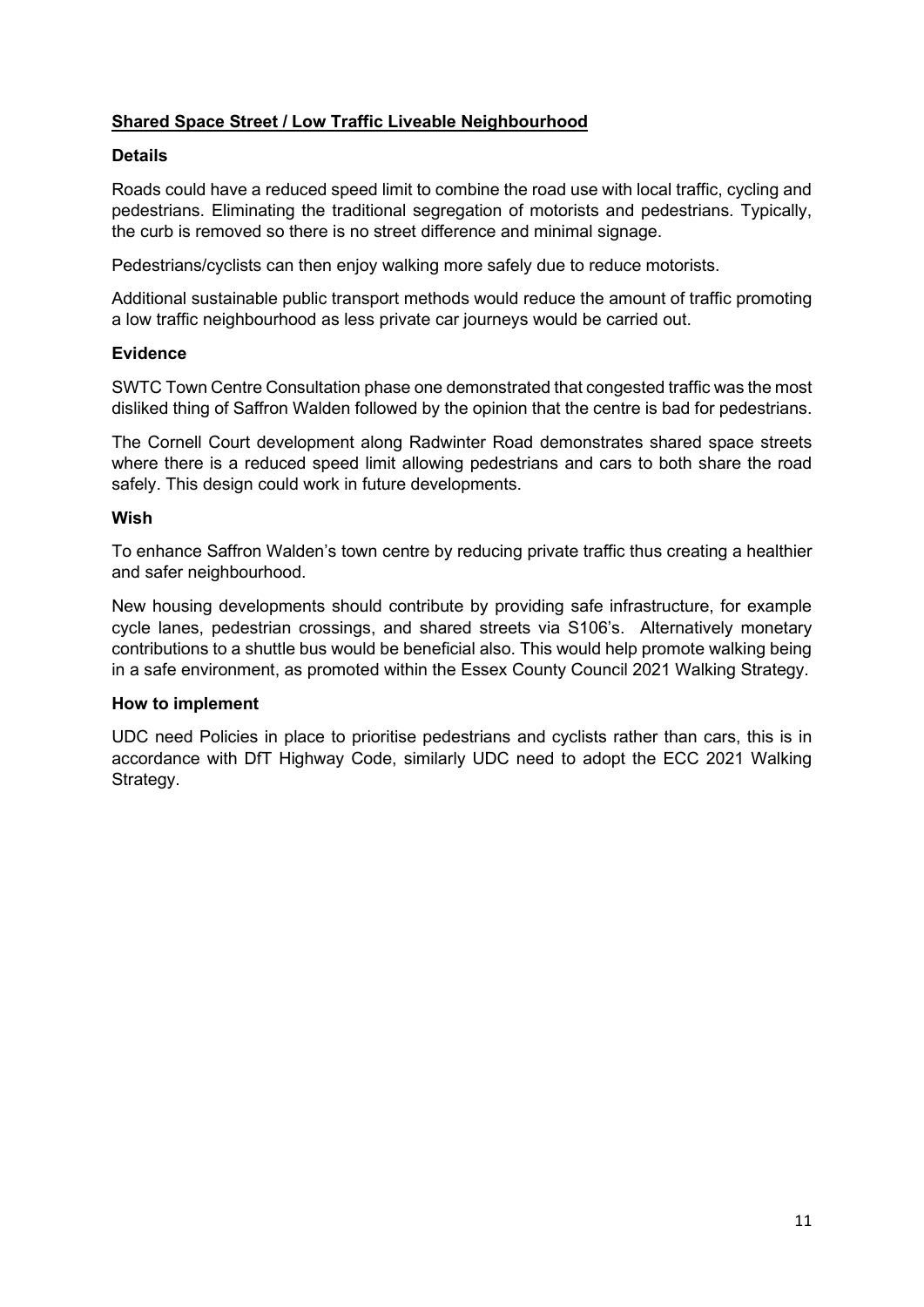#### **Greenland / Countryside**

#### **Details**

More provisions should be placed to promote biodiversity and protect remaining farmland. Where new residential buildings have smaller, shared or no garden space at all this puts pressure on communal public areas.

Similarly, any developments must focus on its connectivity to neighbouring areas with thought for its surrounding areas. For example, residential developments tend to be compact with limited or poor green space, residents at the Bellway development along Thaxted Road will likely use the Skate Park and Green Mile opposite, behind Lord Butler. This is already used by existing residents and with an increase in residents will not be the tranquil area that it currently is. Thought must be given for new residents who will require their own green areas.

#### **Evidence**

Should further development be completed on neighbouring fields it would result in a major loss of public open space which must be retained as much as possible.

Section 13 of the NPPF details the need to protect Green Belt Land noting that it preserves the special character of historic towns.

#### **Wish**

All developments should include suitable green areas within their development and should retain countryside as much as possible. Green areas should link to neighbouring areas promoting walking routes, creating a countryside environment (following the Walden Countryside proposal submitted in September 2021 to UDC).

#### **How to implement**

The 2021 Walden Countryside proposal could be funded by the UDC's Climate Change budget, or from S106 contributions. UDC need to set aside monies to form a 10-year plan to purchase or lease land.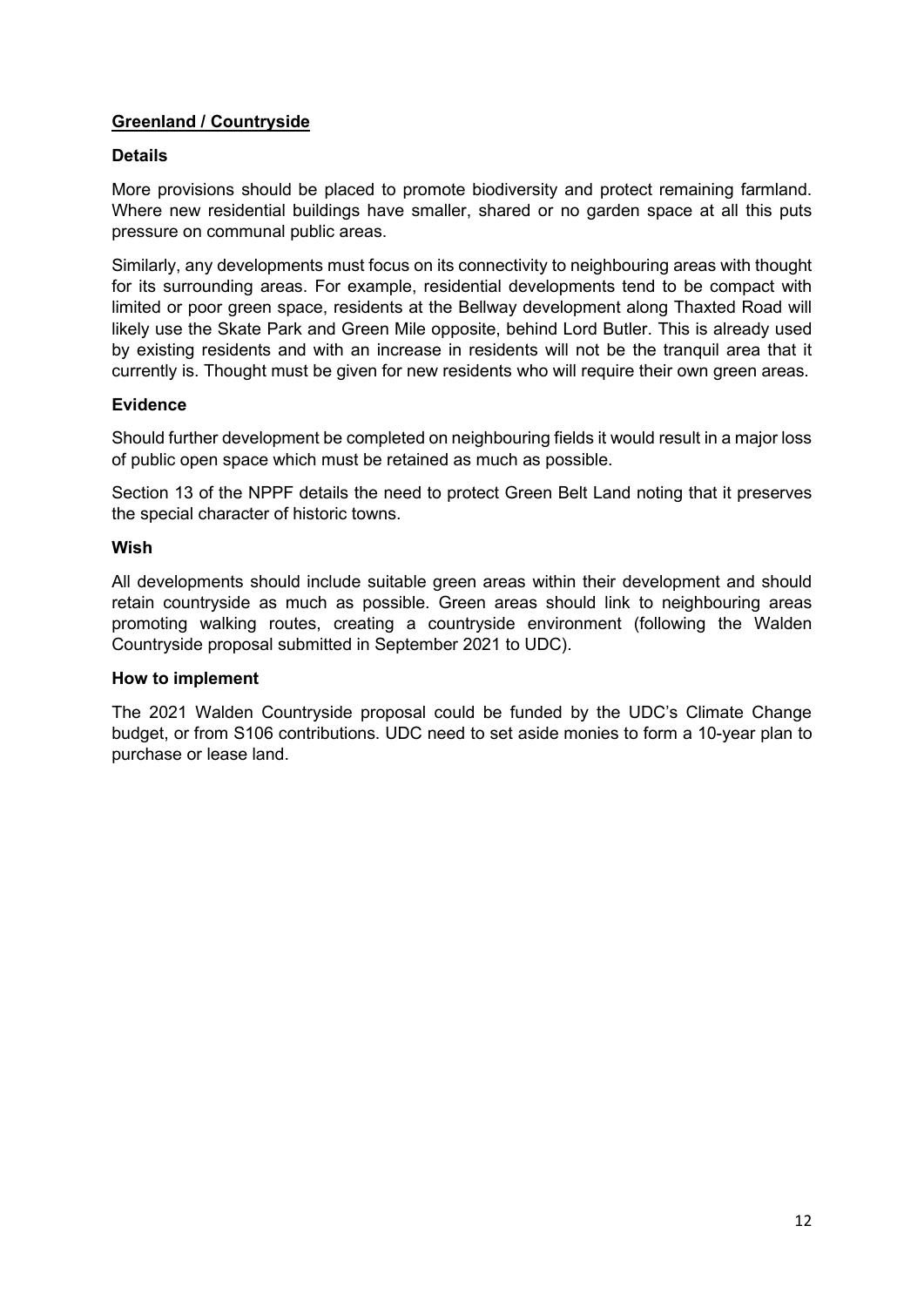#### <span id="page-12-0"></span>**Contributions to POS**

#### **Details**

When a development includes POS it is often transferred to SWTC for future maintenance, ownership and responsibility. A lump sum monetary contribution is granted toward the future maintenance from five years up to 20 years – an agreed calculation should be set with the same number of years for each development, regardless of size to keep it consistent.

The trigger point should also be kept consistent this currently varies from the  $50/75<sup>th</sup>$  dwelling occupied or 75% occupation of private dwellings – one trigger point should be set for all future applications to keep it consistent.

SUDS should not be included within POS and nor should they be transferred to SWTC, as we are not equipped to manage these areas and they must remain with the management company, this should be detailed in all S106s.

#### **Evidence**

The inconsistent trigger points and contribution durations causes unnecessary confusion and a trigger point should be agreed for all developments. Examples of these varying trigger points are demonstrated in the following applications:

1856/DFO, Linden Homes along Radwinter Road – started building

- £415k for 20 years maintenance
- Transfer prior to 75% occupation of private housing
- Management company to manage for one year prior to final transfer to SWTC

3413/OP, Ridgeons, 55 homes – await detailed application submission

- £19k for five years maintenance
- Transfer prior to 85% occupation
- Management company to manage for two years prior to final transfer to SWTC

2832/OP, Redrow – await detailed application approval

- £5k contribution for five years maintenance
- Transfer at 85% occupation
- Management company to manage for two years prior to final transfer to SWTC

The transfer trigger point MUST be amended for future S106s and be clearer and state transfer AT a specific time – the phrasing of "prior" means that transfer could take place once the first private home is occupied and before any other building is finished.

The management clause is not required, once the trigger point is reached the POS should be ready for transferring and if not must be rectified in an agreed time frame – this enforcement must be completed by UDC.

This should be adopted by UDC and relayed to the planning inspector if and when applications are appealed. The Abbey Homes development along Little Walden Road (2959/DFO) did not include and POS contributions and was therefore not transferred to SWTC.

Play areas must also be installed to meet the ROSPA specifications when it is transferred to SWTC (not earlier). They must also be situated in a suitable location, surrounded by green space and not adjacent to residential roads. Should the play area be due to be transferred to SWTC we should also be consulted upon before installation.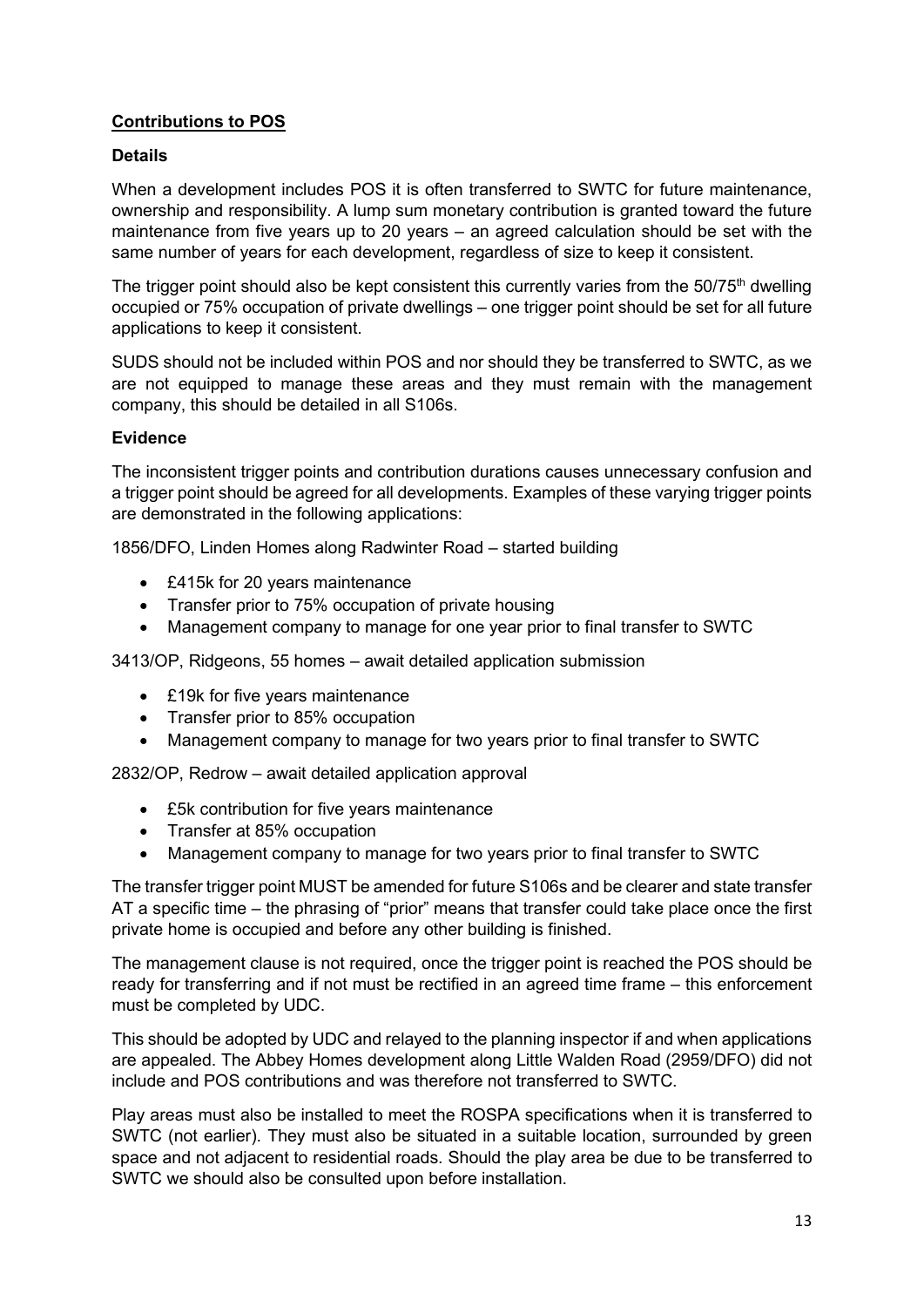#### **Wish**

UDC to adopt a POS policy with the support from parish and town councils to set a suitable unanimous trigger point and the number of years the monies should cover.

The transfer and any rectifications should be dealt with in a timely manner and must not continue for extended periods, for example the transfer of community facilities at the Persimmon Homes developments at Lime Avenue and Tudor Park were extended for a number of years and UDC must support the enforcement of developer contributions.

#### **How to implement**

UDC must create and adopt a POS policy, to ensure SUDS are not included within the POS transfer, a set number of years for the contribution and a set trigger point.

Should a developer be proving difficult when it comes to transfer of the POS or S106 obligations UDC must provide enforcement support.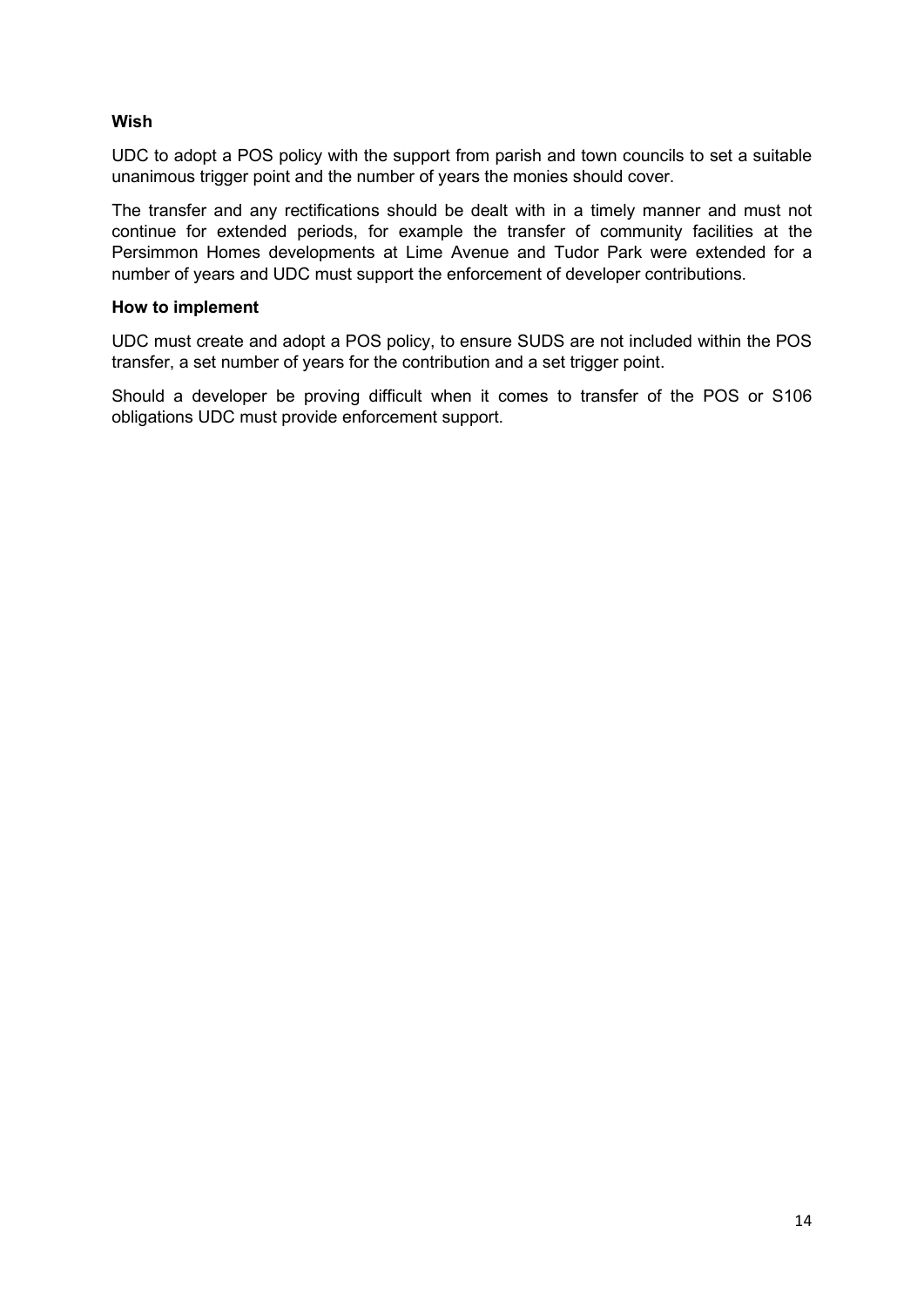#### <span id="page-14-0"></span>**Climate Change & biodiversity**

#### **Details**

UDC have declared a climate and ecological emergency and action is needed now, this was agreed by UDC at the Full Council meeting of 30/07/2019.

As did Saffron Walden Town Council at its Full Council meeting on 08/04/2019.

Communities must work together to help create a carbon neutral area by 2050 and new homes should be eco-friendly and built to high environmental standards to reduce carbon emissions and to make them affordable to run.

To promote wildlife and biodiversity new developments should include tree and flower planting to create a greener friendly environment.

#### **Wish**

All new developments must encourage sustainable transport and residents must be able to reach local amenities quickly via other means than private driving. Infrastructure contributions should be made to promote walking/cycling or monetary contributions should be made toward other services, i.e., an electric shuttle bus.

New homes must be built effectively with carbon neutral heating and provisions for EV charging points.

Developments must also provide green areas with tree lined streets (NPPF 131) and flowers; SUDS could be planted with wildflowers to enhance and promote biodiversity. Should a development require a species to be translocated it must be considered thoroughly and be included within the planning conditions.

#### **Evidence**

The Essex Design Guide section on Climate Change notes that passive design is the optimisation of the layout and of new buildings, maximising natural environmental factors to help reducing the energy needs by avoiding overshadowing, maximising passive solar gain, maximising the potential internal daylight levels and ventilation.

The UDC Climate action plan aims to achieve net-zero carbon status in Council operations by 2030 and notes the need to protect and enhance biodiversity in the district.

#### **How to implement**

UDC should adopt the Essex Design Guide and prepare a climate action plan in regards to future developments in the district and area so future housing also aims to achieve net-zero carbon statuses.

including climate funding within S106 as standard to be allocated toward planting and solar panels etc.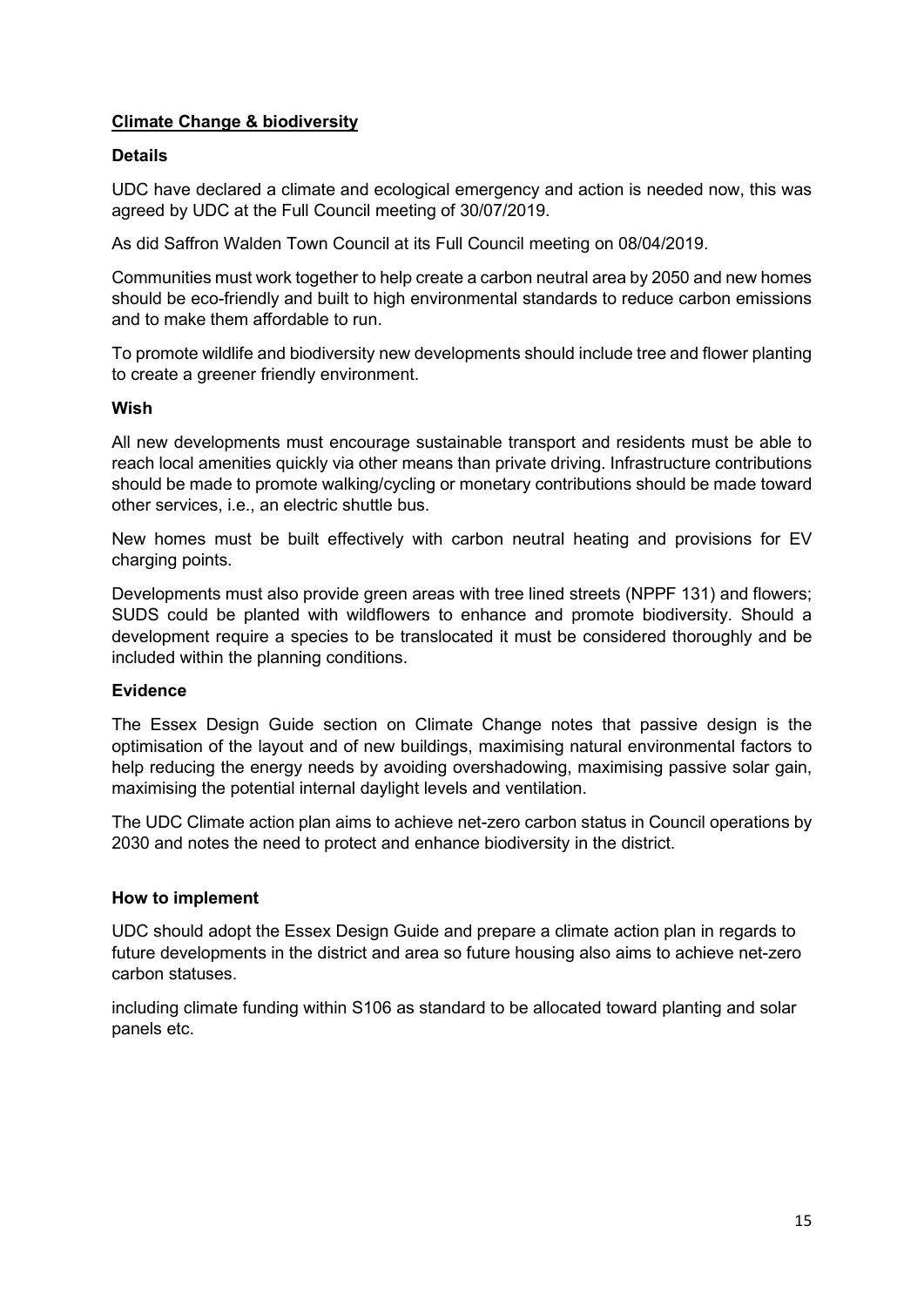#### <span id="page-15-0"></span>**Community Centre**

#### **Details**

Saffron Walden has one building which is officially listed as a community centre - Golden Acre. It also has several other community spaces within the parish, such as church halls, Fairycroft House and the Town Hall. However, each are often fully booked with historic bookings, leaving little options for new hirers.

#### **Evidence**

There is a lack of community centres in the North/East of Saffron Walden, where residents must travel into the town centre to access any community provisions. With the upcoming Abbey Home development along Little Walden Road new young families need access to free clubs within a relatively short distance.

The Town Hall is a fantastic versatile venue however it books up very quickly and limited clubs can take place. It has three major function rooms and when a theatre production takes places all of these rooms are booked for at least a week and weddings are booked most weekends, particularly in the Summer. Leaving little availability for a club to regularly take place here. Similarly Golden Acre is booked most weekends for children's parties and during the week with existing clubs.

The Lime Avenue development provided temporary changing rooms and football pitches for the public however they installation was long overdue and S106s should include facilities to be built PRIOR to homes.

#### **Wish**

For community provision to be included within future S106 detailing monies or buildings should be paid/installed and transferred to SWTC PRIOR to the homes being constructed – this would allow the new residents use of the facilities straight away.

An additional community centre would allow extra clubs to take place like: Mother and baby groups, youth clubs, after/before school groups, the room can be hired for additional clubs and classes. Elevating the pressure from the existing provisions.

#### **How to implement**

The upcoming local plan needs to include community facility provisions and enforcement need to ensure S106s are complied with so there is no delay.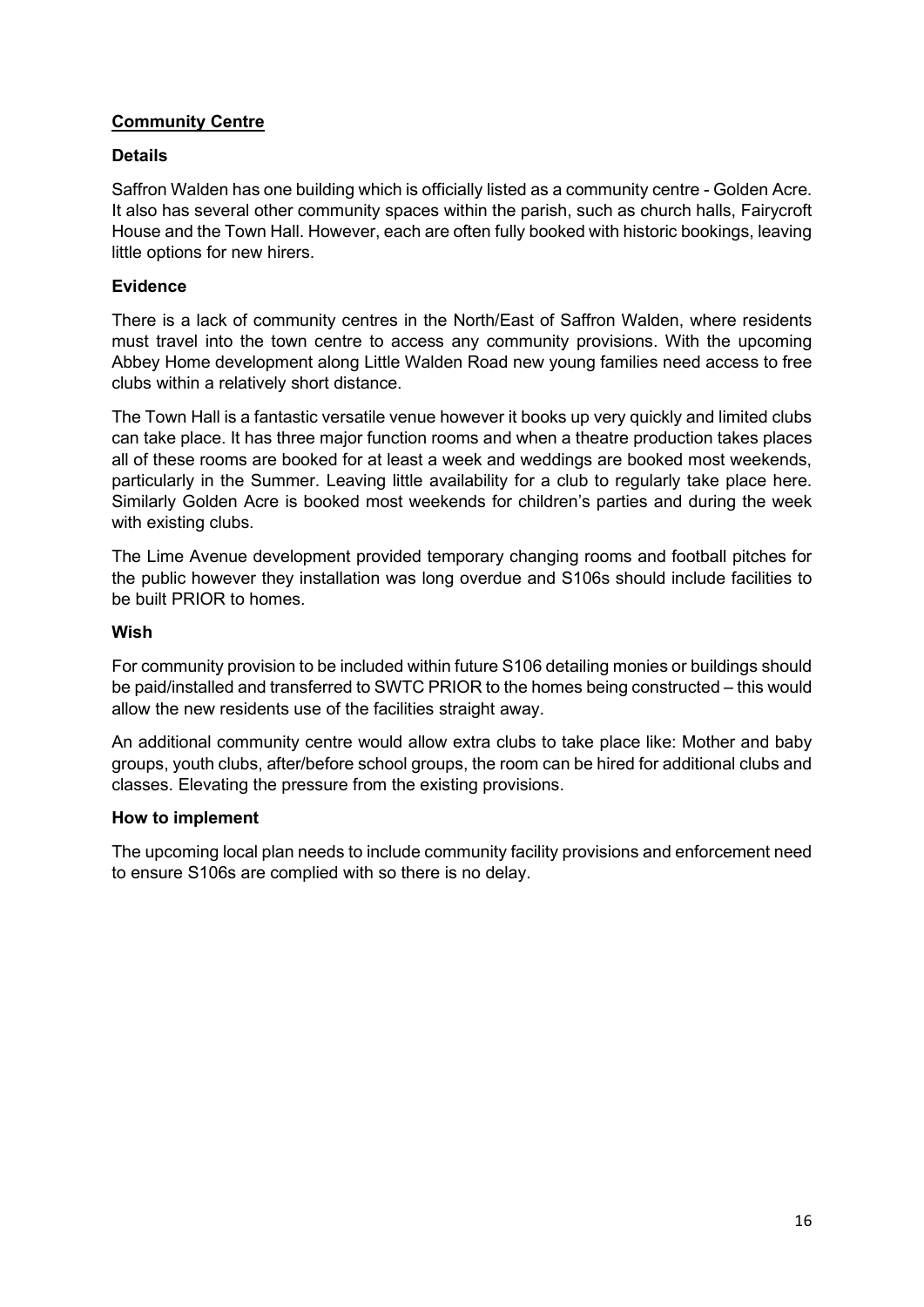#### <span id="page-16-0"></span>**Sports Recreational Facilities**

#### **Details**

Saffron Walden residents are limited in areas to meet and socialise, without signing up for a membership, club, or group often at a cost. Free or reduced services should be available for families on lower incomes in all areas of the town.

Where there are limited MUGAs recreation and wellbeing should be promoted with residents.

#### **Evidence**

The UDC 2016 sports facilities development strategy notes "*the lack of access to services in rural areas emphasises the need for local facilities provision"* and that with an extra 22,500 people in the area by 2031 additional facilities are needed including: Two more sports hall, one more swimming pool, indoor bowls provision, nine more tennis courts, BMX facilities, two more rugby pitches and more.

The UDC 2016 sports facility confirms that the existing swimming club in SW is operating over capacity with members on a waiting list. Likewise, the closest rugby pitch is in Henham (other than SWCHS for pupils only) therefore a pitch is needed. The report continues to break down each sport highlighting that there is a need for additional provisions.

UDC Playing Pitch [Assessment](https://www.uttlesford.gov.uk/media/9622/ED14E-Uttlesford-Playing-Pitch-Strategy-Assessment-Report/pdf/Uttlesford_Playing_Pitch_Strategy_Assessment_Report_May_2019v2_A.pdf?m=637472620479430000) 2019 assess all of the Saffron Walden football pitches and out of the 13 only one is assessed as 'good' and 10 of which are standard and two are poor. With all of the clubs noting the need for additional pitches and improved changing facilities.

The UDC Indoor Built Facilities [STRATEGY](https://www.uttlesford.gov.uk/media/9617/ED14-Uttlesford-Indoor-Sports-Facilities-Strategy/pdf/ED14_Uttlesford_Indoor_Sports_Facilities_Strategy.pdf?m=637472620474170000) 2019 reiterates that Lord Butler is in high demand and there is an undersupply of fitness for the future developments

#### **Wish**

Additional sporting/recreational provisions with suitable changing room facilities should be suitably built, provided and transferred to SWTC prior to any homes being built. The first residents of the development can then have use of the facilities.

An extension to the existing skate park would be most suitable and a running track could be installed along the Lime Avenue development.

#### **How to implement**

Application 2832OP, Redrow does include a £40k recreation facilities contribution and this must be appropriately spent. UDC must also adopted the sports strategies from 2012 and 2019 and use this within their current emerging local plan research.

Future S106 discussions must realise the need for sporting facilities which must be provided for.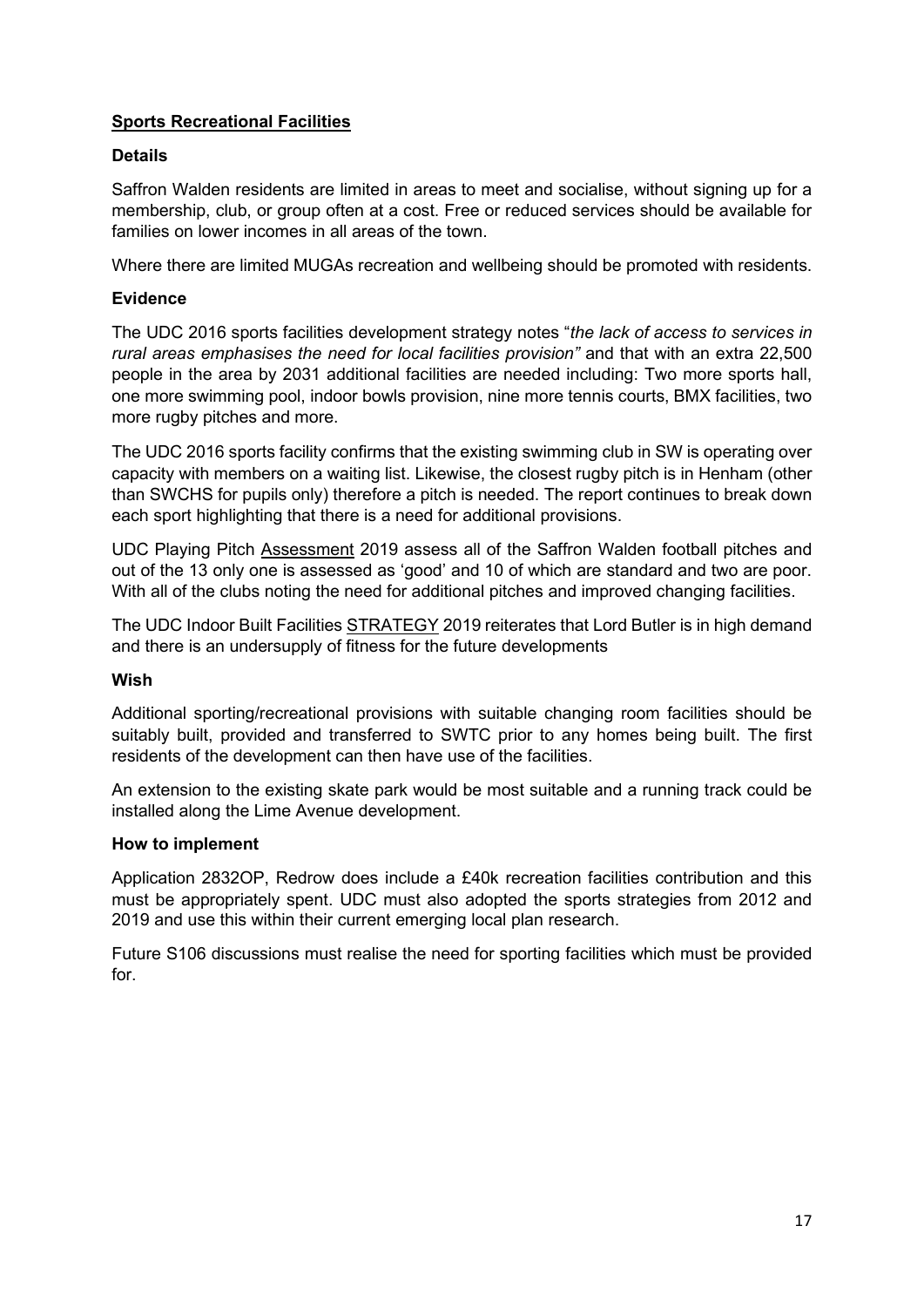#### <span id="page-17-0"></span>**Education**

#### **Details**

With a growing number of residents in new housing developments additional education provisions need to be put in place. Pupils are often placed in schools where there is availability, not necessarily the school which is closest to their home. Therefore, they cannot walk and private driving is encouraged.

#### **Evidence**

There is only one High School and Sixth Form in Saffron Walden which is already oversubscribed as noted on the SWCHS website therefore additional provisions are a must.

If pupils cannot get into SWCHS the next schools are Linton and Newport – which again is likely to promote driving if school busses are not in place or might work out cheaper for families than paying for a bus pass for each child within a family.

The north of the town only have St Mary's primary and within the town centre residents have access to RA Butler and St Thomas Moore and the east has Katherine Semar. However, the new developments at Ashdon Road (Bellway) and Radwinter Road (Linden Homes) both have a 20+ minute walk to their nearest primary schools and 30+ minutes for SWCHS. Application 1856/DFO does have a S106 contribution to install a primary school but it has not been confirmed whether it will be built yet or not.

#### **Wish**

An additional secondary school and sixth form provision is required.

#### **How to implement**

ECC must evidence a future provision or need to plan what land is required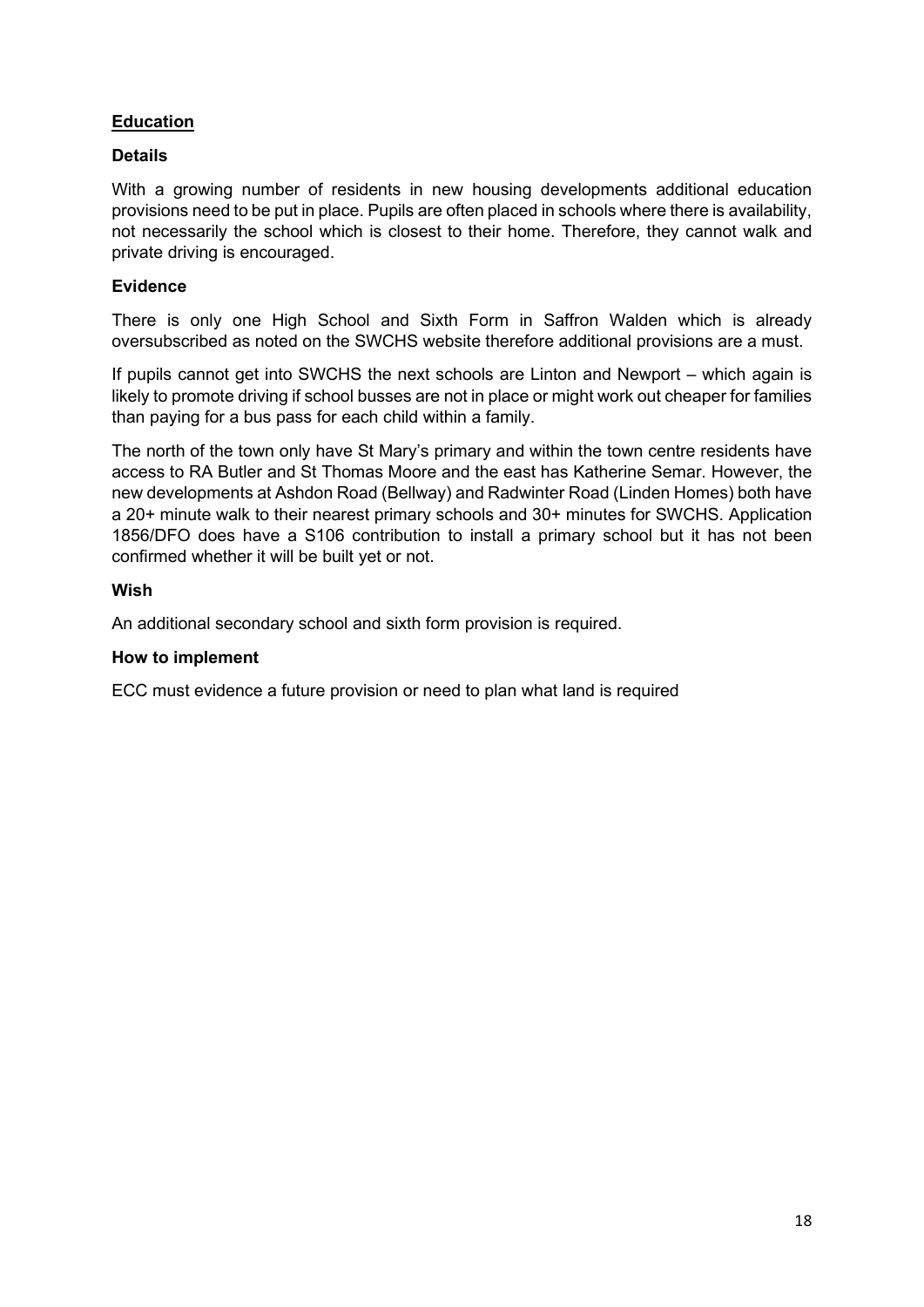#### <span id="page-18-0"></span>**Healthcare**

#### **Details**

With an increase in residents in new developments NHS services are at or are over capacity. A walk-in clinic/ centre would benefit residents and an additional dental surgery.

There are two surgeries in Saffron Walden, Gold Street and Radwinter Road, if you are less able bodied to walk a bus service or driving is a must.

#### **Evidence**

The closest A&E centre is at Addenbrokes in Cambridge or there is a minor injuries centre in Bishop's Stortford. Residents who require check-ups or wish to book an appointment need to register and book with one of the two local surgeries.

The SWNP policy SW32 details the need for additional NHS healthcare provisions and during consultations the public repeatedly raised that there are not enough NHS appointments available, particularly with dentists.

#### **Wish**

Provision for a community health centre in Saffron Walden which is accessible by public transport or walking with sufficient car parking and/or the creation of a combined community health centre at the current community hospital will be supported.

#### **How to implement**

Future development must provide suitable healthcare packages.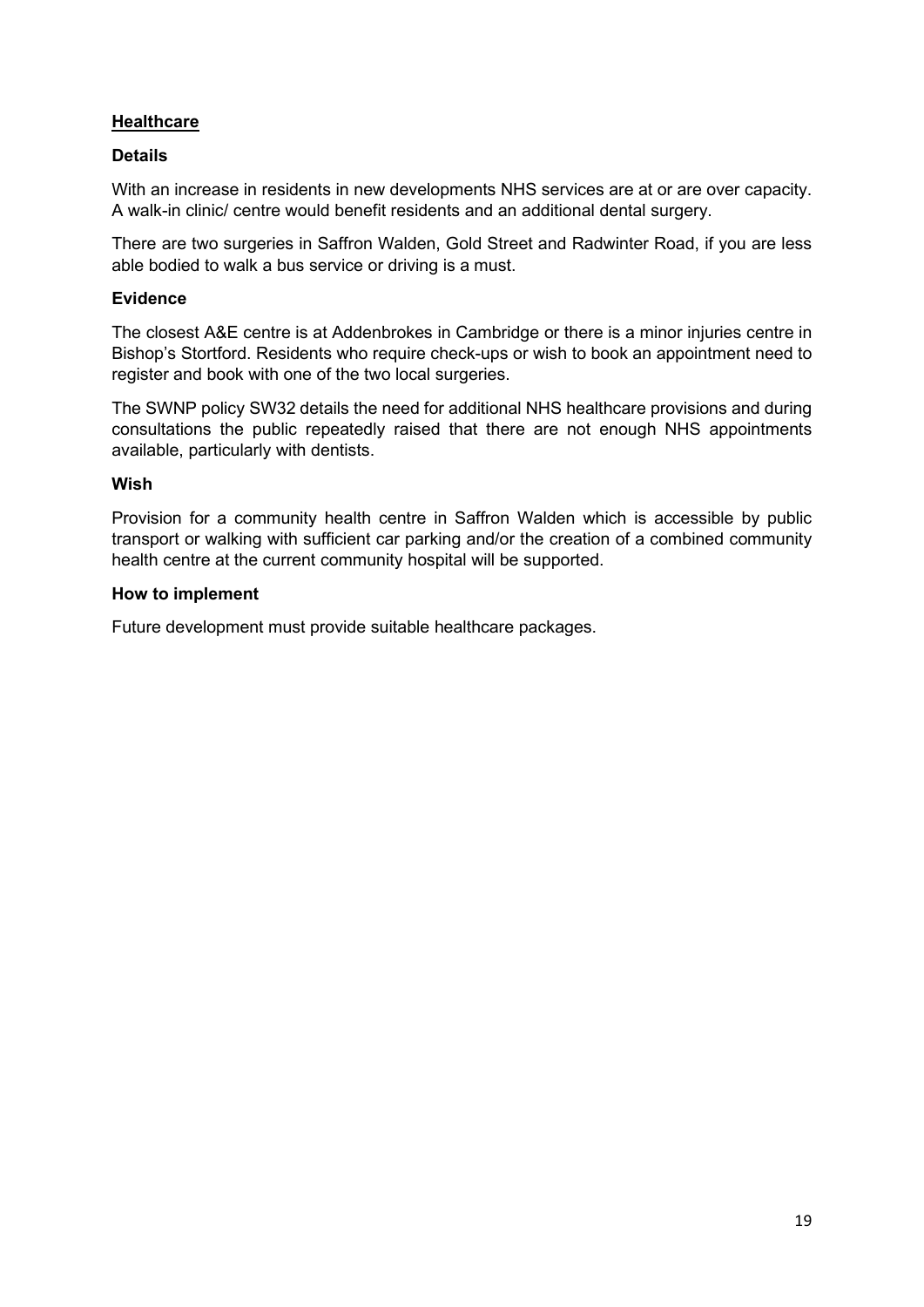#### <span id="page-19-0"></span>**Cemetery/Burial Land**

#### **Details**

SWTC are the chief burial authority and maintain the cemetery land at Radwinter Road which is nearing capacity and additional land is needed.

#### **Evidence**

The Radwinter Road Cemetery has likely 30 years remaining (bringing us to 2050) therefore additional land needs to be obtained.

#### **Wish**

To buy or lease land to use in the future as a cemetery.

#### **How to implement**

SWTC must include this within the five/10-year plan to buy or lease land, in addition to developer contributions should be sought.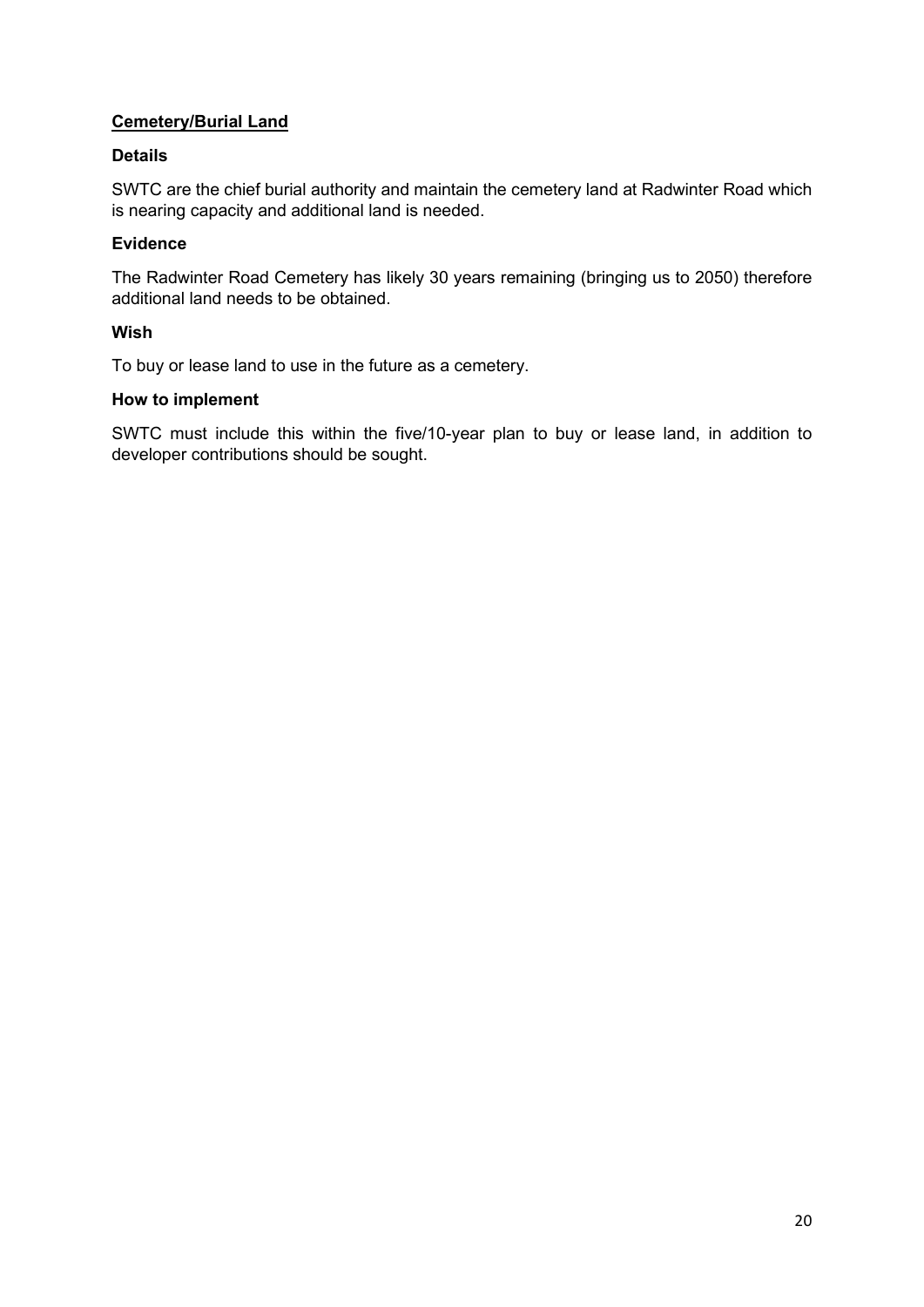#### <span id="page-20-0"></span>**Existing Infrastructure improvements**

#### **Details**

Once a S106 POS contribution ends the maintenance costs lies with SWTC which need to be budgeted for.

Similarly communal play areas, Bridge End, The Common, Lime Avenue, Golden Acre, Hill Street toilets (and any other future assets) need to be considered within S106 agreements – as contributions for their maintenance or improvement work would be beneficial.

#### **Evidence**

The SWTC priority list and budgets allocate monies and spend to future projects but these could be brought forward with extra contributions.

#### **Wish**

S106s to include contributions toward existing infrastructure to help with future remedial works or improvements.

#### **How to implement**

UDC need to consider existing assets when drawing up S106 agreements.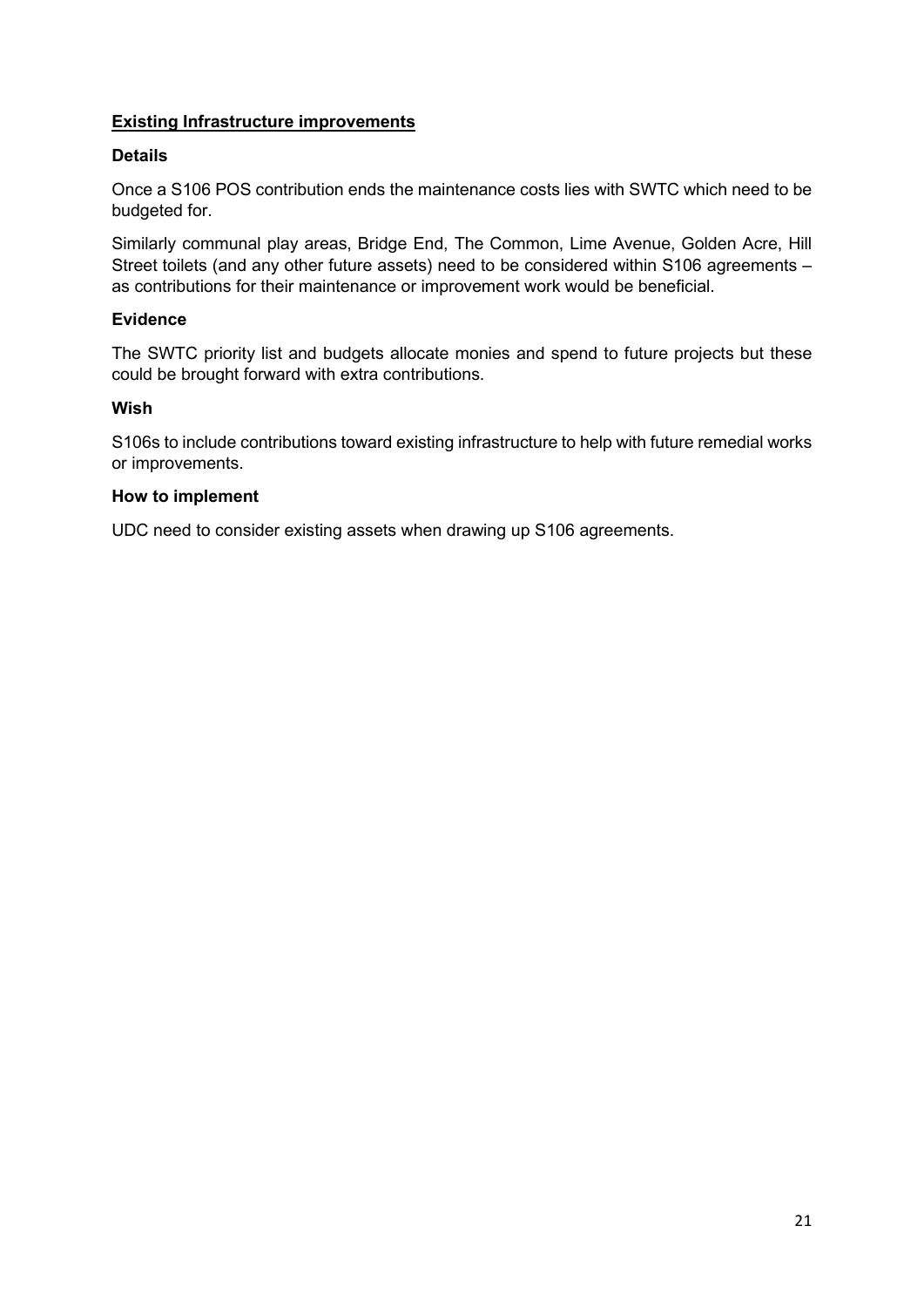#### <span id="page-21-0"></span>**Cultural Arts / Tourism**

#### **Details**

Arts and cultural centres need funding to continue effectively to benefit residents

#### **Evidence**

Saffron Screen is a local not-for-profit independent community cinema who depends on the support of the local community as well as local companies and organisations. Small not profit organisations for the benefit of the community often need help in funding or holding a venue.

Being the only not for profit leisure venue an additional entertainment area should be installed in SW as the demand will only increase with the additional development and residents.

#### **Wish**

S106s should consider arts and tourism benefits, whether that is monies toward existing provisions or a new suitable venue.

#### **How to implement**

UDC should consider tourism/arts for residents when preparing S106s in accordance with their draft Baseline Assessment of Culture, Creativity, and the Arts for Uttlesford.